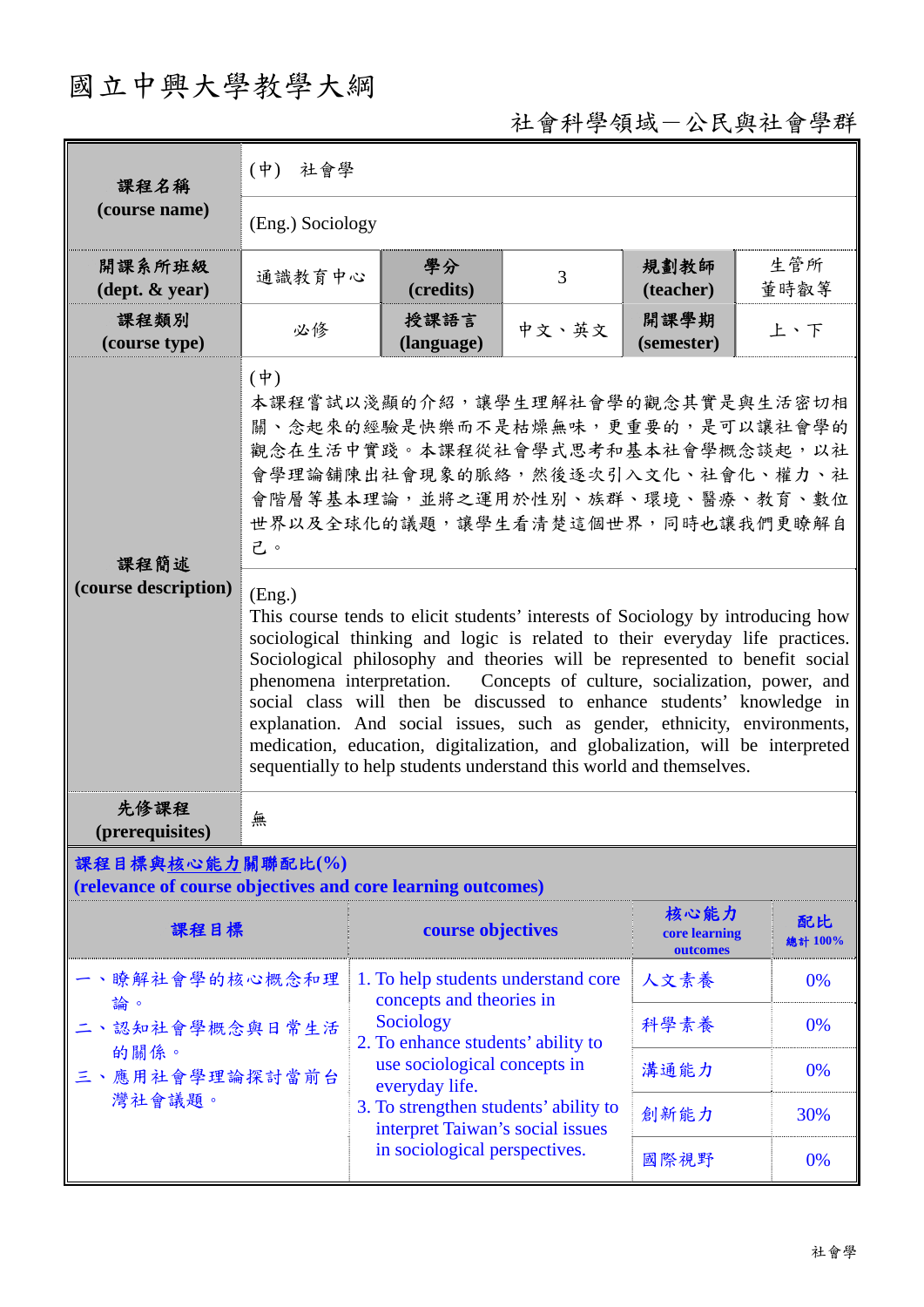|                                                                           |                                               | 社會關懷                | 70% |  |  |  |
|---------------------------------------------------------------------------|-----------------------------------------------|---------------------|-----|--|--|--|
| 課程目標之教學方法與評量方法<br>(teaching and assessment methods for course objectives) |                                               |                     |     |  |  |  |
| 教學方法 (teaching methods)                                                   |                                               | 學習評量方式 (evaluation) |     |  |  |  |
| 講授<br>討論                                                                  | 1. 課堂參與 20%。<br>2. 期中考、期末考共40%。<br>3. 作業共40%。 |                     |     |  |  |  |
| 授課內容 (單元名稱與內容、習作/考試進度、備註)                                                 |                                               |                     |     |  |  |  |

**(course content and homework/tests schedule)** 

| 週次             | 授<br>課<br>大<br>綱 |
|----------------|------------------|
| $\mathbf{1}$   | 課程導論             |
| $\overline{2}$ | 社會學是什麼?          |
| 3              | 社會學的理論與發展        |
| $\overline{4}$ | 文化               |
| 5              | 社會化              |
| 6              | 差異與認同            |
| $\overline{7}$ | 權力與衝突            |
| 8              | 階級/社會階層          |
| 9              | 期中考              |
| 10             | 性别與公平性           |
| 11             | 族群               |
| 12             | 社會制度與社會正義        |
| 13             | 人與環境             |
| 14             | 醫療制度與健康          |
| 15             | 臺灣的社會變遷與社會問題(一)  |
| 16             | 臺灣的社會變遷與社會問題(二)  |
| 17             | 在地化與全球化          |
| 18             | 期末考              |

教科書**&**參考書目(書名、作者、書局、代理商、說明) **(textbook & other references)**

1. 王震寰、瞿海源 (2003)。社會學與台灣社會。巨流

2. 朱道凱譯 (2002)。社會學動動腦。台北:群學出版公司。Bauman, Zygman, (1990). Thinking Sociologically.